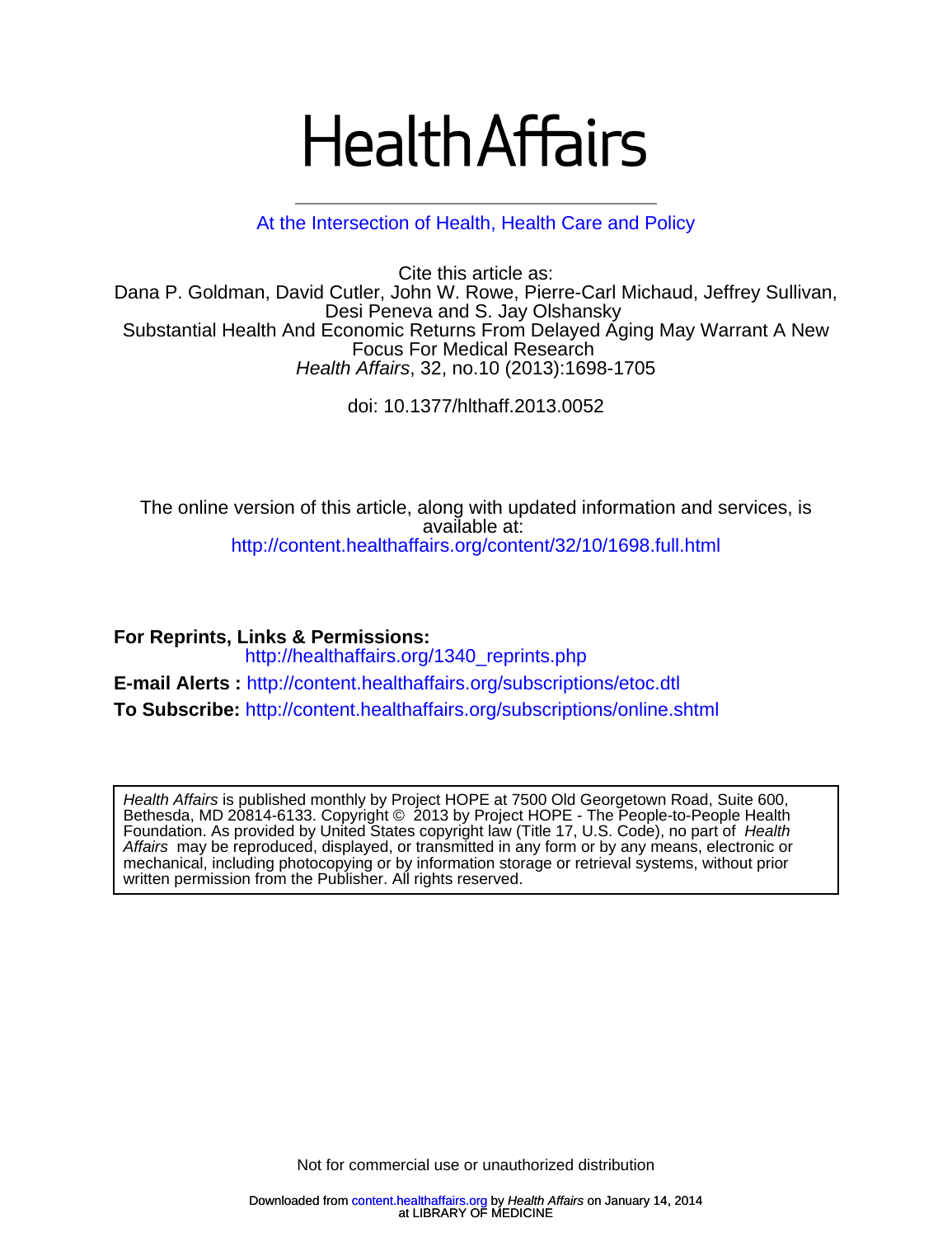DOI: 10.1377/hlthaff.2013.0052 HEALTH AFFAIRS 32, NO. 10 (2013): 1698*–*<sup>1705</sup> ©2013 Project HOPE— The People-to-People Health Foundation, Inc.

#### Dana P. Goldman (dana

.goldman@usc.edu) is a professor of public policy and pharmaceutical economics and the director of the Schaeffer Center for Health Policy and Economics at the University of Southern California, in Los Angeles.

**David Cutler** is a professor of economics at Harvard University, in Cambridge, Massachusetts.

John W. Rowe is a professor of health policy and management at Columbia University, in New York City.

Pierre-Carl Michaud is a professor of economics at the University of Quebec, in Montreal.

Jeffrey Sullivan is director of analytic consulting at Precision Health Economics, in Los Angeles.

Desi Peneva is a research associate at Precision Health Economics.

S. Jay Olshansky is a professor of epidemiology at the University of Illinois at Chicago.

By Dana P. Goldman, David Cutler, John W. Rowe, Pierre-Carl Michaud, Jeffrey Sullivan, Desi Peneva, and S. Jay Olshansky

# Substantial Health And Economic Returns From Delayed Aging May Warrant A New Focus For Medical Research

ABSTRACT Recent scientific advances suggest that slowing the aging process (senescence) is now a realistic goal. Yet most medical research remains focused on combating individual diseases. Using the Future Elderly Model—a microsimulation of the future health and spending of older Americans—we compared optimistic "disease specific" scenarios with a hypothetical "delayed aging" scenario in terms of the scenarios' impact on longevity, disability, and major entitlement program costs. Delayed aging could increase life expectancy by an additional 2.2 years, most of which would be spent in good health. The economic value of delayed aging is estimated to be \$7.1 trillion over fifty years. In contrast, addressing heart disease and cancer separately would yield diminishing improvements in health and longevity by 2060—mainly due to competing risks. Delayed aging would greatly increase entitlement outlays, especially for Social Security. However, these changes could be offset by increasing the Medicare eligibility age and the normal retirement age for Social Security. Overall, greater investment in research to delay aging appears to be a highly efficient way to forestall disease, extend healthy life, and improve public health.

S life expectancy has increased<br>dramatically over the past fifty<br>years, and there have been major<br>improvements in the functional<br>capacity of the elderly. These<br>gains have been driven by advances in public dramatically over the past fifty years, and there have been major improvements in the functional capacity of the elderly. These health and nutrition. They have also been driven by physicians' and scientists' use of a highly focused "disease model" to improve the diagnosis and treatment of various major fatal conditions. The goal of the model is to reduce mortality rates by the earlier detection of these conditions and by the reduction of risk factors and the development of effective new treatments for them.

But the longer lives that Americans now enjoy come with social and fiscal side effects. Today more people are q[ualifying for old-age e](http://content.healthaffairs.org/)ntitle-

ment programs, and they remain in these programs longer. Medicare spending alone is projected to almost double as a share of gross domestic product, from 3.7 percent in 2012 to 7.3 percent in  $2050<sup>1</sup>$ 

Although attacking diseases has extended life for younger and middle-aged people, evidence suggests it may not extend healthy life once people reach older ages. Increased disability rates are now accompanying increases in life expectancy, leaving the length of a healthy life span unchanged<sup>2-4</sup> or even shorter than in the past.<sup>5</sup> The evidence is not completely one-sided, however: In one study of health status among successive birth cohorts in Denmark, researchers found that people born more recently experienced better health.<sup>6</sup>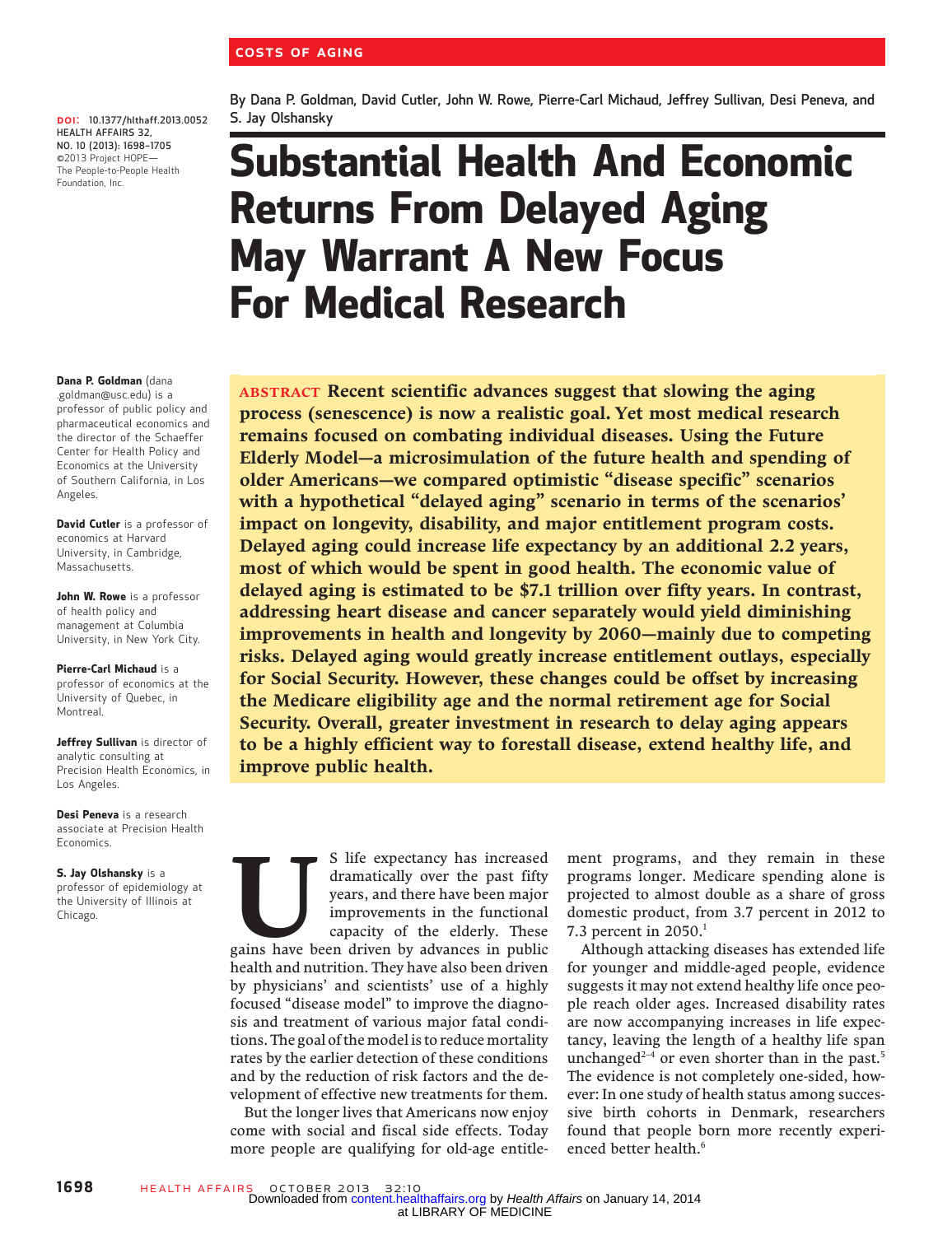In any case, as people age, they are now much less likely to fall victim to a single isolated disease than was previously the case. Instead, competing causes of death more directly associated with biological aging (for example, heart disease, cancer, stroke, and Alzheimer's disease) cluster within individuals as they reach older ages. These conditions elevate mortality risk and create the frailty and disabilities that can accompany old age.

# Delayed Aging

Fortunately, new research is emerging that has the potential to extend life while reducing the prevalence of comorbidities over the entire lifetime.7,8 Scientists have been asking whether we can decelerate the process by which the cluster of conditions described above arises, making people healthier at older ages and even lowering spending on health care.<sup>7,9-14</sup> Simply put, can we age more slowly—thereby delaying the onset and progression of all fatal and disabling diseases simultaneously?

At the practical level, delayed aging means having the body and mind of someone who is years younger than the majority of today's population at one's chronological age and spending a larger proportion of one's life in good health and free from frailty and disability.<sup>9,11,15</sup> Experimental studies involving animal models have already succeeded in accomplishing this in the laboratory.<sup>12</sup> In addition, there is evidence that centenarians (whose longevity is at least partially heritable) often have delayed onset of age-related diseases and disabilities, which suggests that they senesce (grow old biologically) more slowly than the rest of the population.<sup>16</sup>

By manipulating genes, altering reproduction, reducing caloric intake, modulating the levels of hormones that affect growth and maturation, and altering insulin-signaling pathways, scientists have managed to extend the lifespan—and the healthy lifespan—of invertebrates and mammals.<sup>8,17,18</sup> These specific manipulations are unlikely to be directly applicable in humans, but they may lead scientists in the right direction. In addition, some compounds, such as rapamycin (used to prevent organ rejection in transplant patients), may eventually be shown to extend healthy life, even when used in older individuals.<sup>19</sup>

In addition, clinical interventions to delay aging have been proposed that involve interfering with chronic inflammation. In mice the selective removal of senescent cells has been documented to lead to significant improvements in health an intervention that many researchers believe could be clinically effective in people.7 Some scientists contend that such interventions are sufficiently close to fruition that people alive today will benefit from them.<sup>7,8,11-14</sup> Should we continue on this path of discovery?

In deciding whether and how much society should continue to invest in delayed aging, two specific questions arise. First, what are the social returns—in terms of health and spending—on continued investments in a "disease model" versus the returns on investments in delayed aging? Second, can society afford to invest in the accelerated development of interventions that extend healthy life, given fiscal uncertainties? In this article we compare the future health and economic benefits—as well as the costs—of continuing to place a priority on the "disease model" with the benefits and costs of placing a new emphasis on delayed aging.

## Study Data And Methods

To estimate the potential benefits and costs, we used the Future Elderly Model (FEM), a microsimulation that tracks older cohorts of people and projects their health and economic outcomes. Prior work with the FEM has examined the impact of new medical technologies, changes in disability, improved prevention of diseases, and other health policy changes.<sup>20-23</sup> We describe the model and methods briefly here; more detail is provided in the online Appendix. $24$ 

The FEM models representative cohorts of people age fifty-one or fifty-two based on the Health and Retirement Survey, a biennial survey of Americans age fifty-one or older that began in 1992.<sup>25</sup> For each individual, the FEM predicts medical spending, health conditions, functional status, and employment for the next two years, given initial demographic characteristics and health states. Medical spending is predicted using data from the Medical Expenditure Panel Survey for the non-Medicare population and from the Medicare Current Beneficiary Survey for Medicare beneficiaries, in each case adjusted to 2010 dollars using the medical Consumer Price Index.

Health states are derived from survey questions. Disability is measured by any limitations in activities of daily living or in instrumental activities of daily living, or by nursing home residency. Both functional status and the likelihood of developing a health condition depend on age, sex, education, race, ethnicity, body mass index, smoking status, and health at the time of entry into the study. All health conditions, functional states, and risk factors are modeled using firstorder Markov processes that control for baseline unobserved factors, using health variables col[lected at baselin](http://content.healthaffairs.org/)e. These turn out to be effective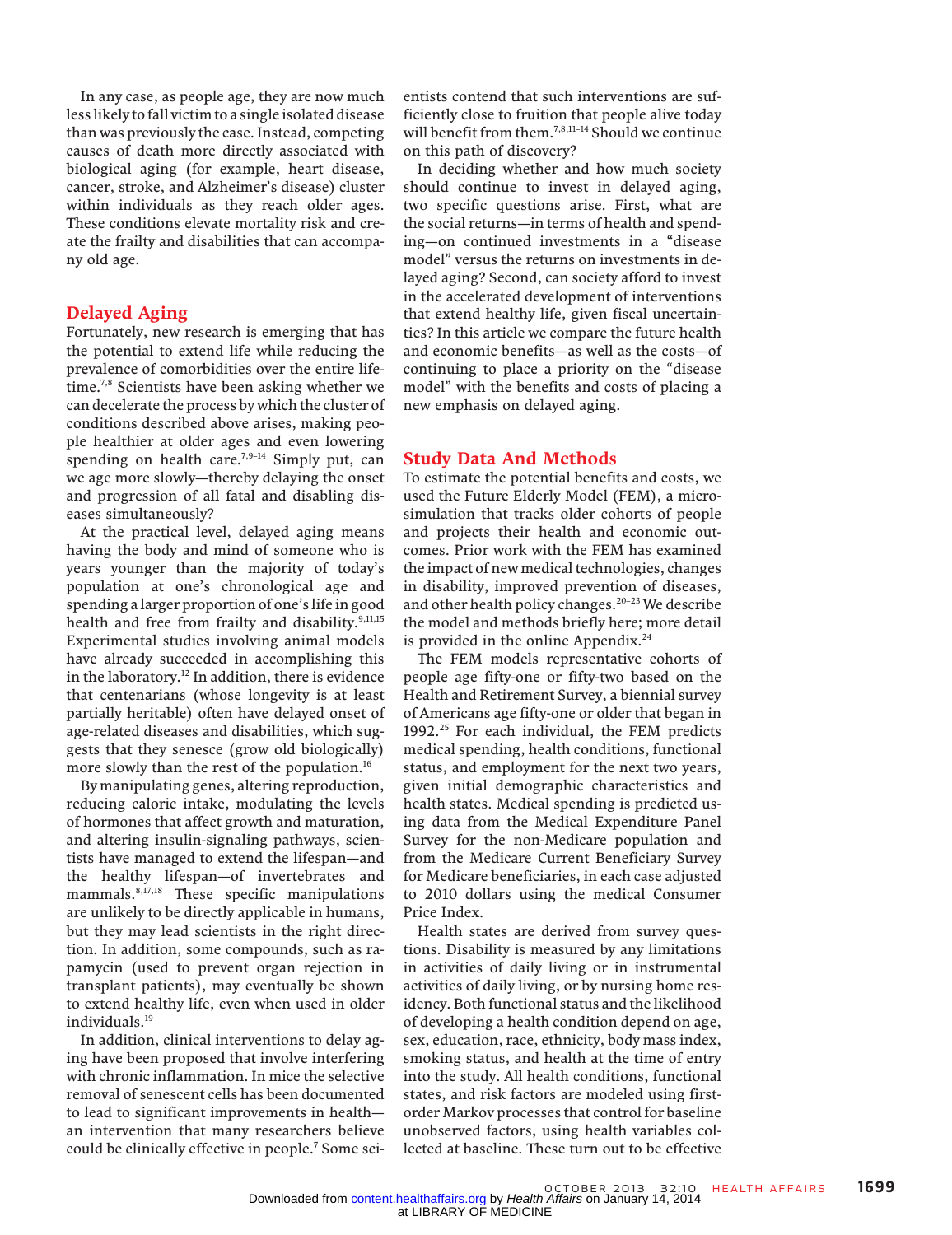controls as revealed by goodness-of-fit tests.

New Cohorts Because of evidence of worsening health in younger cohorts, the FEM accounts for these trends for future populations.<sup>2,3</sup> Specifically, the model includes trends in disability, obesity, smoking, and chronic disease among younger populations, based on projections from the National Health Interview Survey, the Current Population Survey, and other work of the Census Bureau. For instance, in the FEM the prevalence of diabetes among people age fifty-one or fifty-two in 2030 is 27 percent higher than the prevalence for that age group in 2004.

FISCAL OUTCOMES We examined the costs of major entitlement programs—specifically, federal and state spending for Medicare and Medicaid, and federal income support through Old-Age, Survivors, and Disability Insurance and Supplemental Security Income. Economic outputs were aggregated into fiscally relevant variables using benefit rules for particular programs. Annual costs are given in constant 2010 dollars. All cumulative costs are discounted using a 3 percent annual discount rate.<sup>26</sup>

Scenarios We developed four scenarios (one representing the status quo, or baseline) and compared the health and medical spending they would involve. For each scenario we conducted the simulation fifty times and averaged the outcomes.

We assumed that all changes were accomplished at no additional cost relative to baseline, to allow us to focus on population benefits. Each scenario assumed that changes in mortality and disease processes occurred in the period 2010– 30. The scenarios also assumed that progress ceased after 2030 but that the effects of earlier changes continued to play out.

Two disease-specific scenarios were meant to represent optimistic developments in medical research, disease treatment, and improvements in behavioral risk factors. In other words, these scenarios assumed that if diseases were attacked individually through treatments or systemically through behavior modification, the incidence of disease and the impact of cases of disease would be reduced.

The fourth scenario (assuming delayed aging) is a hypothetical assessment of a successful effort to translate research on the biology of aging into therapeutic interventions that would reduce and compress both morbidity and mortality into a shorter period of time at the end of life. $27$ Unlike the delayed disease interventions in the two disease-specific scenarios—which face diminishing returns because of competing causes of sickness and death in aging populations—the delayed-aging scenario assumed that all fatal and disabling disea[ses were influenced si](http://content.healthaffairs.org/)multa-

neously. Thus, this scenario represented what might best be thought of as a superefficient method of attacking the fatal and disabling diseases that are most prevalent at older ages.

▸STATUS QUO SCENARIO: In the status quo or baseline—scenario we used the mortality forecasts for all-cause mortality in the intermediate projections of the Social Security Administration.28 We did not change the incidence of disease. Heuristically, mortality improvements in this scenario can be seen as the result of improved treatments for people with disease.

▸DELAYED CANCER SCENARIO: In the first disease-specific scenario we modified the status quo scenario by reducing the incidence of cancer over time. We phased in a linear 25 percent reduction in cancer incidence over the period 2010–30. We assumed that this change was accomplished at no additional Medicare cost relative to the baseline.

Historical evidence suggests that there was a reduction of 1.3 percent in overall cancer incidence rates for men per year from 2000 to 2006 and a reduction of 0.5 percent for women per year from 1998 to 2006.<sup>29</sup> Averaged over twenty years, these trends yield a range of reductions in cancer incidence of 10–26 percent. Thus, our assumptions in this scenario were within the bounds of the observed trends.We assumed that the reduced incidence rate continued until the end of the simulation.

To account for improvements in health prior to age fifty-one, the prevalence of chronic conditions in the incoming cohorts of fifty-one-yearolds was adjusted to match the prevalence for forty-four-year-olds in the target year, as measured in the National Health Interview Survey.

▸DELAYED HEART DISEASE SCENARIO: In the second disease-specific scenario we modified the status quo scenario by reducing the incidence of heart disease over time. As was the case with cancer, we assumed a linear reduction in the incidence of 25 percent between 2010 and 2030 and no change thereafter.<sup>30</sup> Again as in the delayed cancer scenario, we assumed that there was no additional Medicare cost, and we adjusted the prevalence of chronic conditions in the incoming cohorts.

▸DELAYED AGING SCENARIO: In the delayed aging scenario we assumed that improvements in mortality and health started earlier in life than they did in the disease-specific scenarios.We assumed that the slope of the intrinsic mortality curve—that is, mortality from factors such as age, as opposed to exposure to external risks such as trauma or smoking—observed in 2000 for both men and women ages 15–50 would decline by 20 percent by 2050. These hypothesized changes are consistent with research on the bi-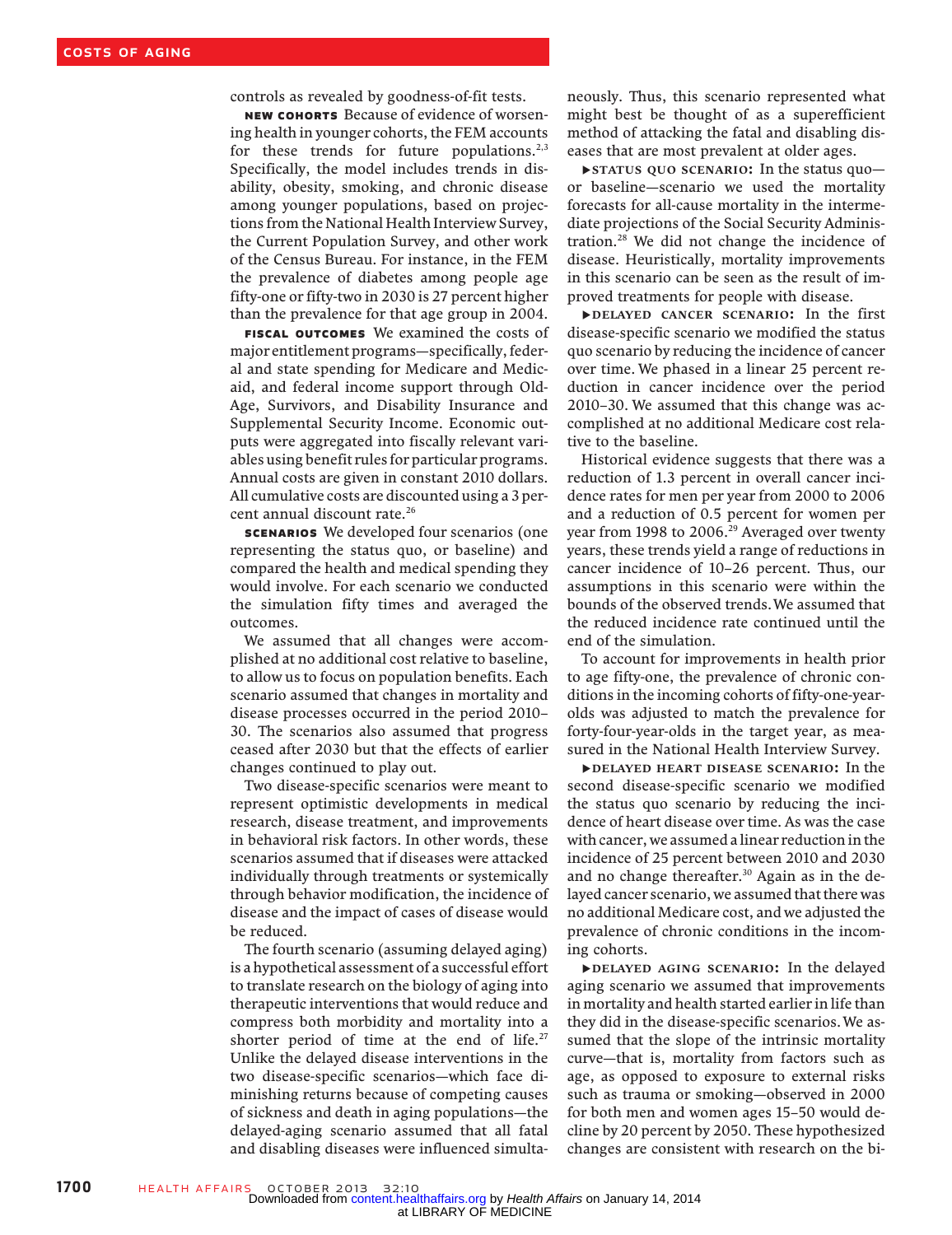ology of aging, which suggests that the health benefits of delayed aging would begin at puberty—the time when mortality begins rising exponentially.<sup>31,32</sup>

Although this scenario altered the effects of getting disease, it was not the same as scenarios of disease prevention because it addressed the underlying biology of aging. The scenario reduced mortality and the probability of onset of both chronic conditions (heart disease, cancer, stroke or transient ischemic attack, diabetes, chronic bronchitis and emphysema, and hypertension) and disability by 1.25 percent for each year of life lived above age fifty (the period in life when most of these diseases emerge). This reduction was phased in over twenty years, starting with a 0 percent reduction in 2010 and increasing linearly until the full 1.25 percent reduction was achieved in 2030.

The impact of the changing rates of transition in disease and functional status can be seen in the change in average life-cycle characteristics. Life expectancy at age fifty-one in 2030 was 35.8 years in the status quo scenario, based on current Social Security Administration projections.28 It improved by about one year in both the delayed cancer (36.9 years) and delayed heart disease (36.6 years) scenarios. In the delayed aging scenario, however, it increased to 38.0 years—an improvement of 2.2 years (see Appendix Exhibit S1).<sup>24</sup>

As in the delayed cancer and delayed heart disease scenarios, in the delayed aging scenario we adjusted the prevalence of chronic conditions in the incoming cohorts.

▸DELAYED AGING WITH AN ELIGIBILITY FIX: We modeled a variant of the delayed aging scenario that included an adjustment to the eligibility age for Medicare and the normal retirement age for Social Security. Social Security provides a strong precedent for such a policy fix: The normal retirement age was raised in 1983 from sixty-five to sixty-six, and the age will increase to sixty-seven for people born in 1960 and later. Our "eligibility fix" consisted of a gradual increase in the eligibility age for Medicare from sixty-five to sixty-eight, and for Social Security from sixty-seven to sixty-eight (extending the Social Security Amendments of 1983—which mandated gradual increases in the retirement age over a twenty-two-year period starting in 2000—for about ten years).

In this scenario people enrolled in Medicare Part A as soon as they were eligible to do so. Medicare Part B take-up was modeled as an age-independent probit, so the scenario assumed that take-up was at the same rate regardless of age and depended directly on health and functional status (see Appendix Table 22).<sup>24</sup> Part

D take-up was modeled in a similar way (see Appendix Table  $24$ ).<sup>24</sup>

Starting Social Security benefits was also modeled as a probit, but we used the normal retirement age (see Appendix Table 13).<sup>24</sup> This yielded a conservative estimate of the eligibility change required to counterbalance the fiscal impact of extended life. The delayed aging scenario with the eligibility fix—because of the later official retirement age—would result in more taxes collected during working years than in the original delayed aging scenario without an eligibility change, and less money paid out as lifetime benefits because of the later start of retirement.

Limitations There are several limitations involved in this approach. First, this is a simulation of various scenarios of biomedical innovation. All of the usual caveats about simulations apply, including assumptions about no changes in the underlying parameters that model healthrelated behavior and economic outcomes.

Most important, the proposed eligibility fix was intended as a useful metric to see what changes would be necessary to fiscally accommodate delayed aging. Obviously, more study would be required before the implementation of any policy change—including an official scoring of such a change by the Congressional Budget Office, fuller consideration of distributional and health outcomes beyond the major entitlement programs, and consideration of the impact of any financing reforms such as those in the Affordable Care Act.

Finally, our model demonstrated the hypothetical benefits of scientific progress in various areas, but not the cost of that progress. People who decide what research to invest in need to consider the costs of the research and the likelihood of success. To identify medical breakthroughs, we have attempted to evaluate such issues in previous work, with reasonable success.23 However, a full accounting of the costs and probabilities involved is beyond the scope of this research.

### Study Results

In the status quo scenario the number of elderly people—those age sixty-five or older—in the United States more than doubled, increasing from 43 million in 2010 to 106 million in 2060. The scenarios of delayed cancer and delayed heart disease diverged little from the first scenario, leading to only 0.8 percent and 2.0 percent more elderly people in 2060, respectively. In contrast, the delayed aging scenario added 6.9 percent more elderly people. These demographic gains would occur quickly, with 6.1 per[cent more elder](http://content.healthaffairs.org/)ly Americans than in the status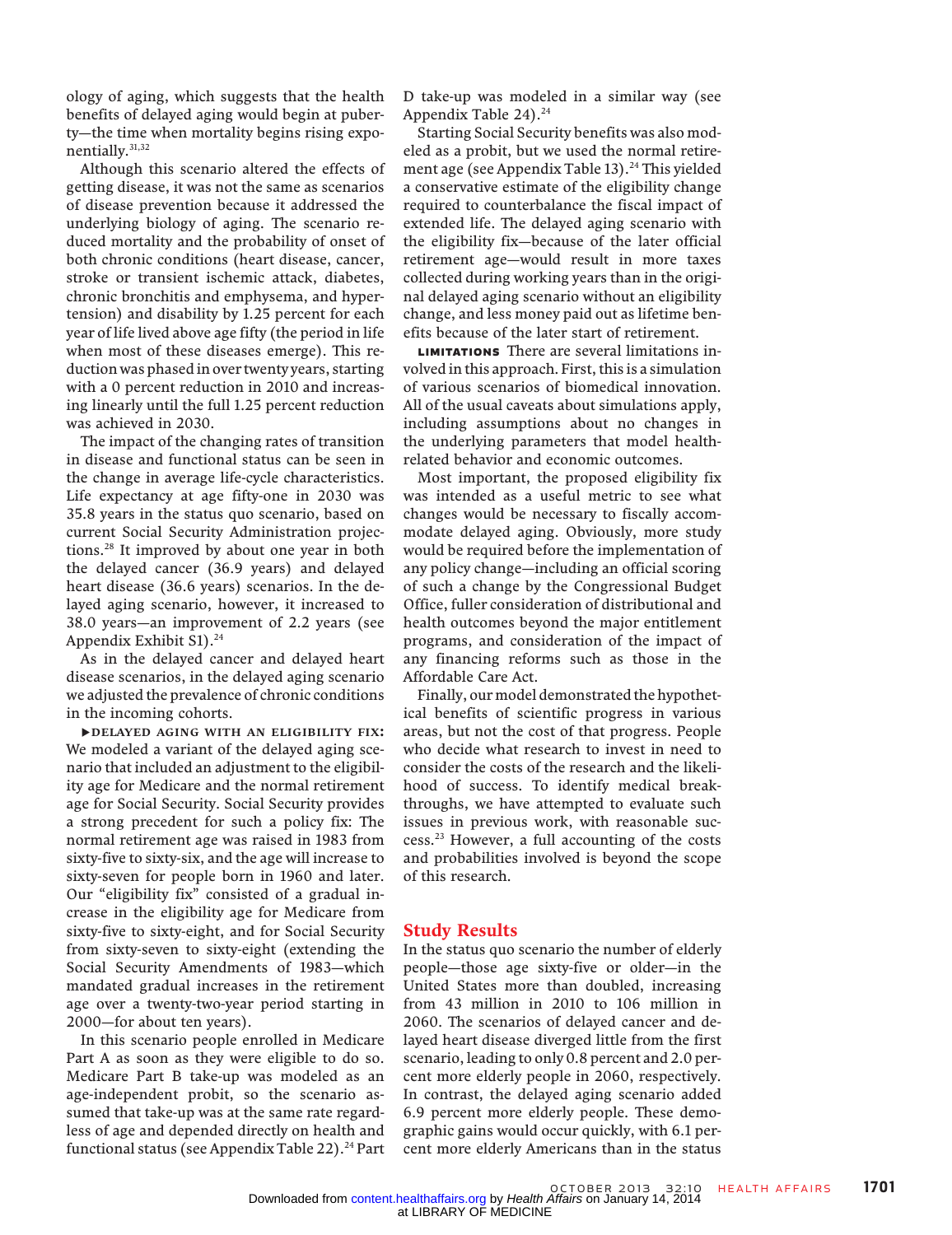#### Exhibit 1





source Authors' calculations using the Future Elderly Model. Notes The exhibit shows the number of elderly Americans (age sixty-five or older) projected to be either disabled or not disabled according to the various medical progress scenarios. Disabled is defined as having one or more limitations in instrumental activities of daily living, having one or more limitations in activities of daily living, living in a nursing home, or a combination of the three. The delayed aging scenario resulted in a substantially higher percentage and number of nondisabled people than the delayed heart disease or delayed cancer scenario.

Exhibit 2

Change In Medicare And Medicaid Spending On Health Care In Various Scenarios Compared To The Status Quo, Billions Of Dollars, 2010–<sup>60</sup>



source Authors' calculations using the Future Elderly Model. NOTES All spending is in 2010 dollars. The exhibit shows per period (nondiscounted) projected spending on Medicare and Medicaid under various medical progress scenarios, relative to the status quo scenario for Americans age fifty-one or older. Spending is much higher in the delayed aging scenario because of the larger increase in the total population, even though per period costs for Medicare [are lower.](http://content.healthaffairs.org/)

quo scenario after only twenty years. When we conducted a sensitivity analysis after adjusting the scenarios to include relative changes in incidence over a wider range, the effects were similar<sup>33</sup> (see Appendix Exhibit S7).<sup>24</sup>

Of course, it matters whether these survivors would be healthy or disabled. In the status quo scenario 31.0 million people age sixty-five or older were not disabled in 2010; the number was 75.5 million in 2060 (Exhibit 1). $33,34$  In the disease-specific scenarios there were very small increases in the number of nondisabled elderly people compared to the delayed aging scenario, in which there was a 15 percent increase from the status quo scenario.

These absolute numbers can also be translated into disability rates. Today the share of the elderly US population without disabilities is around 72 percent. In the status quo scenario this share increased to 78 percent in 2026 but then declined to 71 percent in 2060 (see Appendix Exhibit S2).<sup>24</sup> This decline was due to the lower all-cause mortality rates projected for the future and the growing prevalence of health risks (such as obesity) among people entering the elderly group.

As Appendix Exhibit S2 shows, $24$  the diseasespecific scenarios both had an effect nearly identical to the status quo scenario. In comparison, the delayed aging scenario yielded a larger share of nondisabled seniors in every year between 2010 and 2026, compared to the status quo scenario. Although the size of the difference declined from 2030 to 2060, during that thirtyyear period an additional 5 percent of elderly people were nondisabled in the delayed aging scenario. Per capita Medicare spending was also lower in the delayed aging scenario than in the status quo scenario.

At the population level, the aggregate costs demonstrate the fiscal strain imposed by delayed aging (Exhibit 2). In that scenario more elderly people were alive. Consequently, more people qualified for entitlement programs, and costs were higher. In 2060, spending in the delayed aging scenario was \$295 billion more than in the status quo scenario. In contrast, the delayed cancer scenario led to only a modest increase, and the delayed heart disease scenario brought spending below the level in the status quo scenario.

The gap in income support was also considerable. Spending beyond that in the status quo scenario was relatively low in the disease-specific scenarios (Exhibit 3). In comparison, it climbed to around \$125 billion in the delayed aging scenario by 2055. Delayed aging would add nearly \$420 billion to the entitlement deficit in the status quo scenario in 2060, 70 percent of which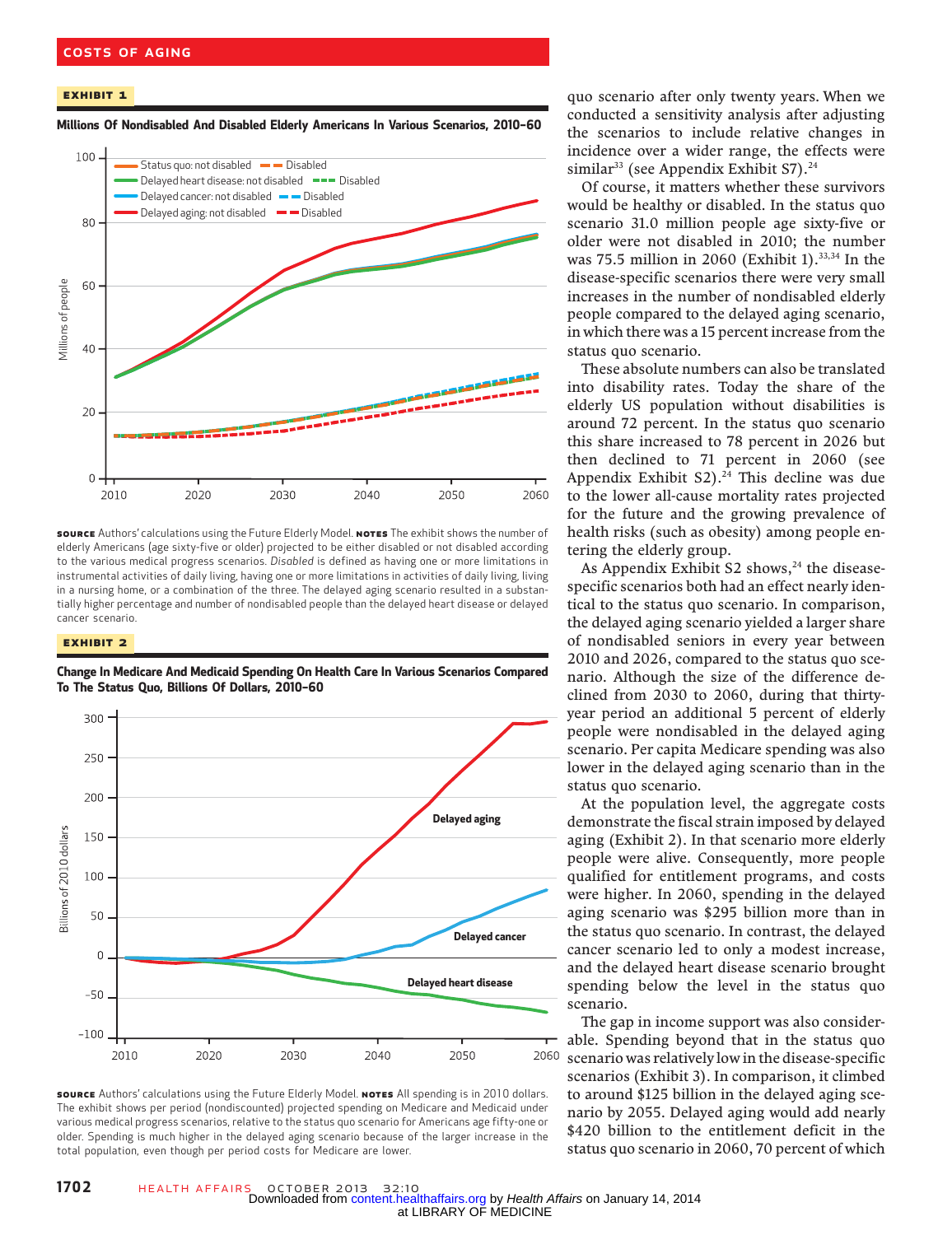would come from increased outlays for Medicare and Medicaid.

Exhibit 4 shows the fiscal effects of the four main scenarios as well as the effect of delayed aging with the eligibility fix to Medicare and Social Security described above. The eligibility fix would more than offset the additional costs of delayed aging relative to the status quo.

# **Discussion**

Our results demonstrate that shifting the focus of medical investment to delayed aging would lead to a set of desirable, but economically challenging, circumstances. The potential gains are significant. Although the disease model has reduced mortality from lethal conditions dramatically in the past century, its influence is now waning because of competing risks. As people live longer, they are more likely to fall victim to multiple diseases. Our simulations of reduced incidence of heart disease and cancer suggested incrementally smaller gains in longevity going forward. The medical costs of treating these diseases independently would rise but, for example, would produce only a 3.2-year increase in life expectancy for sixty-five-year-olds from 2010 to 2060.<sup>28</sup>

Recent research has shown that the decadeslong improvement in the functional status of older Americans halted in  $2002.^{2,3}$  This suggests that many of the historical drivers of better health in the elderly may no longer work. Declining disability buttresses the case for research on slowing aging by compressing morbidity and extending healthy life, which would provide an adequate workforce for producing the goods and services that the future aging society would use and would yield direct benefits to those older people who remain socially engaged.

Still, the fact remains that longer lives would mean greater fiscal burdens for Social Security and other income support programs and increased Medicare and Medicaid expenditures, even as per capita medical costs declined. An unequivocal answer to the question of whether the current focus of medical research and investment should be shifted from the disease model to delayed aging depends on whether the potential gains could be realized and the adverse consequences allayed.

One way to think about the future gains is to look at the present discounted value of all the additional quality-adjusted life-years that would arise from delayed aging relative to the status quo. These life-years can then be valued using a conservative metric, such as \$100,000 per lifeyear. Doing so yields a social benefit of approximately \$7.1 trillion—without even considering

#### Exhibit 3

Change In Income Support Spending In Various Scenarios Compared To The Status Quo, Billions Of Dollars, 2010–<sup>60</sup>



source Authors' calculations using the Future Elderly Model. NOTES All spending is in 2010 dollars. The exhibit shows per period (nondiscounted) projected spending on income support under various medical progress scenarios, relative to the status quo scenario. Income support includes all Old-Age and Survivors Insurance, Social Security Disability Insurance, and Supplemental Security Income spending on Americans age fifty-one or older. Spending is much higher under the delayed aging scenario because of the larger increase in the total population (see Exhibit 1).

#### Exhibit 4



Change In Major Entitlement Spending In Various Scenarios Compared To The Status Quo, Billions Of Dollars, 2010–<sup>60</sup>

source Authors' calculations using the Future Elderly Model. NoTES All spending is in 2010 dollars. The exhibit shows the cumulative fiscal impact of spending on Medicare, Medicaid, Old-Age and Survivors Insurance, and Supplemental Security Income (discounted at 3 percent) of various medical progress scenarios relative to the status quo scenario. The eligibility fix is a gradual increase in the eligibility ages for Medicare and Social Security. The inclusion of the fix would result in no additional entitlement spending relative to that in the status quo scenario, despite much larger increases in the [older population \(see](http://content.healthaffairs.org/) Appendix Exhibit S4; Note 24 in text).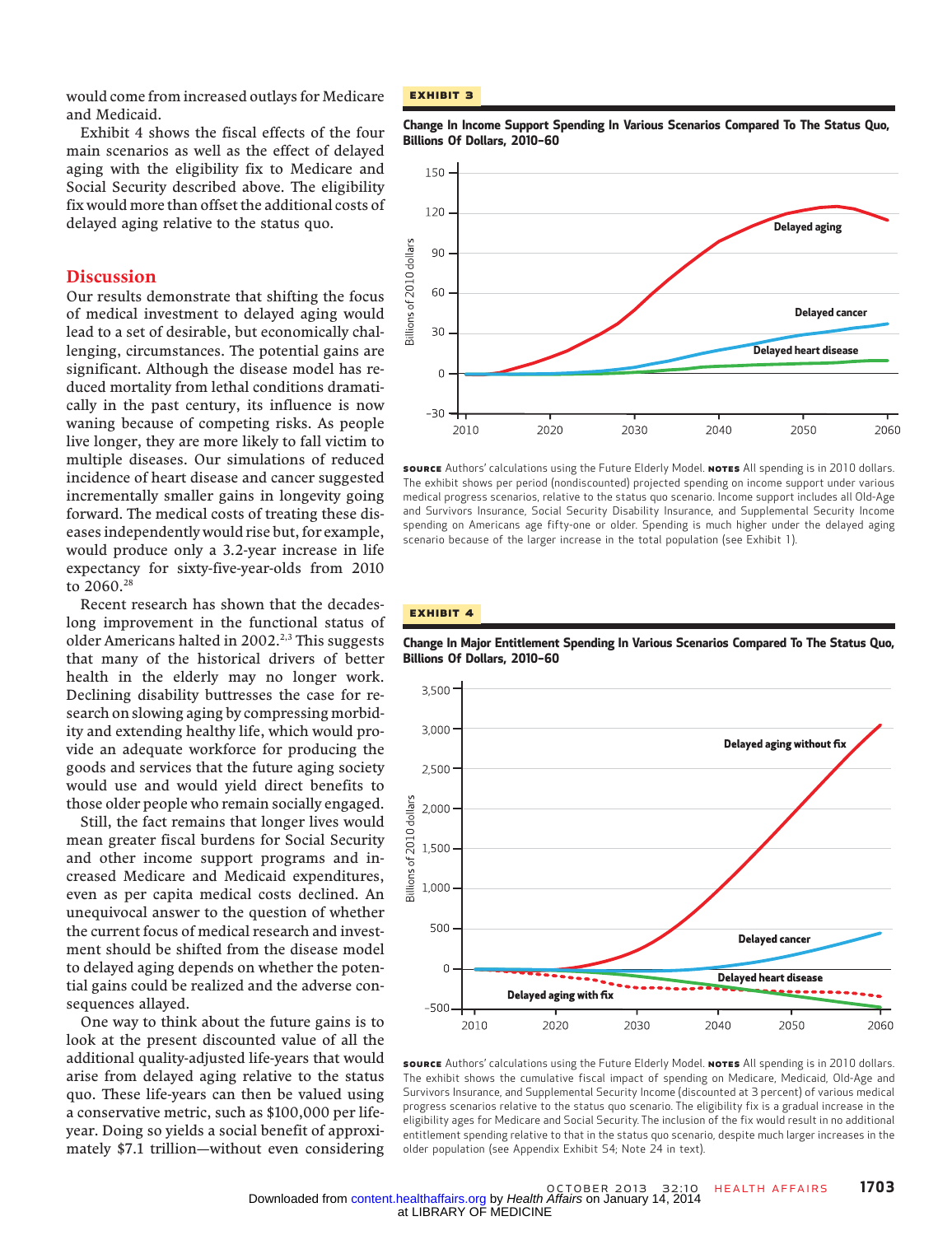the cognitive benefits to individuals that could arise from these interventions.<sup>6</sup>

Given the large social return, the question then becomes how we could accommodate these changes fiscally. Several policy measures might achieve fiscal balance—we demonstrate one involving eligibility changes—but a full evaluation of the options is beyond the scope of this research. However, we note here one benefit of delayed aging that might enlarge the set of possibilities: With people staying healthy until a much later age, it might be more feasible to justify raising the eligibility age for public programs for seniors. Arguments against doing so often note that life expectancy increases in lower socioeconomic groups have lagged far behind those in better-off groups.35,36 A future in which delayed aging increased the health of all socioeconomic groups would make these increases in eligibility ages more palatable.

# **Conclusion**

It is clear that competing health risks limit the impact of major clinical breakthroughs for specific diseases—in other words, making progress against one disease means that another one will eventually emerge in its place. However, evidence suggests that when aging is delayed, all fatal and disabling disease risks are lowered simultaneously. Not surprisingly, we see extremely large population health benefits in our delayed aging scenario.

The major challenges of delayed aging appear to be of a fiscal nature, but they are manageable. The benefits to society of delayed aging would accrue rapidly and would extend to all future generations. Investing in research to delay aging should become a priority.  $\blacksquare$ 

David Cutler and Dana Goldman are grateful to the MetLife Foundation for supporting this research through the MetLife Foundation Silver Scholar Award, administered by the Alliance for Aging Research. Additional support

came from the Ellison Medical Foundation and the American Federation for Aging Research. Development of the Future Elderly Model was supported by the National Institute on Aging through the Roybal Center for Health Policy

Simulation (P30AG024968 and RC4AG039036) and the MacArthur Research Network on an Aging Society. No sponsors had any input into the research.

#### NOTES

- 1 Congressional Budget Office. The 2012 long-term budget outlook [Internet]. Washington (DC): CBO; 2012 Jun [cited 2013 Aug 27]. (Pub. No. 4507). Available from: http:// www.cbo.gov/sites/default/files/ cbofiles/attachments/06-05-Long-Term\_Budget\_Outlook.pdf
- 2 Crimmins EM, Beltrán-Sánchez H. Mortality and morbidity trends: is there compression of morbidity? J Gerontol B Psychol Sci Soc Sci. 2011;66(1):75–86.
- 3 Lakdawalla DN, Bhattacharya J, Goldman DP. Are the young becoming more disabled? Health Aff (Millwood). 2004;23(1):168–76.
- 4 Bhattacharya J, Cutler DM, Goldman DP, Hurd MD, Joyce GF, Lakdawalla DN, et al. Disability forecasts and future Medicare costs. Front Health Policy Res. 2004;7:75–94.
- 5 Hulsegge G, Picavet HS, Blokstra A, Nooyens AC, Spijkerman AM, van der Schouw YT, et al. Today's adult generations are less healthy than their predecessors: generation shifts in metabolic risk factors: the Doetinchem Cohort Study. Eur J Prev Cardiol. 2013 Apr 15. [Epub ahead of print].
- 6 Christensen K, Thinggaard M, Oksuzyan A, Steenstrup T, Andersen-Ranberg K, Jeune B, et al. Physical and cognitive functioning of people older than 90 years: a comparison of two Danish cohorts

born 10 years apart. Lancet. 2013 Jul 10. [Epub ahead of print].

- 7 Tchkonia T, Zhu Y, van Deursen J, Campisi J, Kirkland JL. Cellular senescence and the senescent secretory phenotype: therapeutic opportunities. J Clin Invest. 2013;123(3): 966–72.
- 8 Kirkland JL. Translating advances from the basic biology of aging into clinical application. Exp Gerontol. 2013;48(1):1–5.
- 9 Fries JF. Aging, natural death, and the compression of morbidity. N Engl J Med. 1980;303(3):130–5.
- 10 Fries JF, Koop CE, Beadle CE, Cooper PP, England MJ, Greaves RF, et al. Reducing health care costs by reducing the need and demand for medical services. N Engl J Med. 1993;329(5):321–5.
- 11 Butler RN, Miller RA, Perry D, Carnes BA, Williams TF, Cassel C, et al. New model of health promotion and disease prevention for the 21st century. BMJ. 2008;337:a399.
- 12 Miller RA. Extending life: scientific prospects and political obstacles. Milbank Q. 2002;80(1):155–74.
- 13 Martin GM, Bergman A, Barzilai N. Genetic determinants of human health span and life span: progress and new opportunities. PLoS Genet. 2007;3(7):e125.
- 14 Sierra F, Hadley E, Suzman R, Hodes R. Prospects for life span extension. Annu Rev Med. 2009;60:457–69.
- 15 Vergara M, Smith-Wheelock M, Harper JM, Sigler R, Miller RA. Hormone-treated snell dwarf mice regain fertility but remain long lived and disease resistant. J Gerontol A Biol Sci Med Sci. 2004;59(12): 1244–50.
- 16 Lipton RB, Hirsch J, Katz MJ, Wang C, Sanders AE, Verghese J, et al. Exceptional parental longevity associated with lower risk of Alzheimer's disease and memory decline. J Am Geriatr Soc. 2010;58(6):1043–9.
- 17 Sebastiani P, Perls TT. The genetics of extreme longevity: lessons from the New England Centenarian Study. Front Genet. 2012;3:277.
- 18 Tatar M, Bartke A, Antebi A. The endocrine regulation of aging by insulin-like signals. Science. 2003;299(5611):1346–51.
- 19 Harrison DE, Strong R, Sharp ZD, Nelson JF, Astle CM, Flurkey K, et al. Rapamycin fed late in life extends lifespan in genetically heterogeneous mice. Nature. 2009; 460(7253):392–5.
- 20 Lakdawalla DN, Eber MR, Forma FM, Sullivan J, Michaud PC, Bradley LA, et al. Measuring the value of better diabetes management. Am J Manag Care. 2013;19(Special No 2):E11.
- 21 Goldman DP, Zheng Y, Girosi F, Michaud PC, Olshansky SJ, Cutler D, et al. The benefits of risk factor prevention in Americans aged